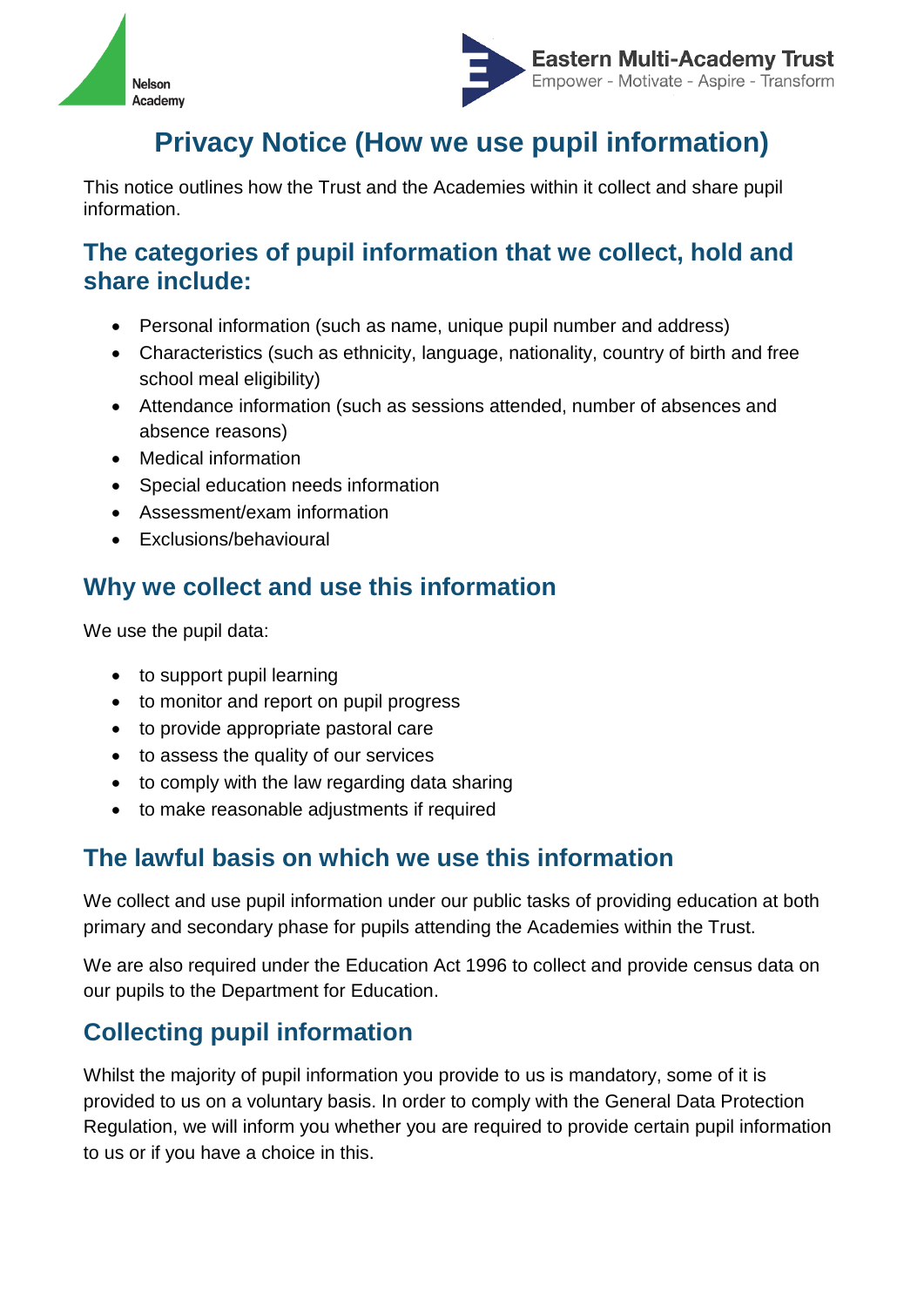

**Storing pupil data**

We hold pupil data securely and for the period of time set out in our Data Protection Policy which is held on the Eastern Multi-Academy Trust website [www.eastern-mat.co.uk.](http://www.eastern-mat.co.uk/)

## **Who we share pupil information with**

We routinely share pupil information with:

- schools that the pupils attend after leaving us
- our local authority
- the Department for Education (DfE)
- Exam Boards

We also may need to share information with the following in specific circumstances

- police
- social workers
- Educational Psychologists
- Medical/Emergency services

## **Why we share pupil information**

We do not share information about our pupils with anyone without consent unless the law and our policies allow us to do so.

We share pupils' data with the Department for Education (DfE) on a statutory basis. This data sharing underpins school funding and educational attainment policy and monitoring.

We are required to share information about our pupils with the (DfE) under regulation 5 of The Education (Information About Individual Pupils) (England) Regulations 2013.

## **Data collection requirements:**

To find out more about the data collection requirements placed on us by the Department for Education (for example; via the school census) go to [https://www.gov.uk/education/data](https://www.gov.uk/education/data-collection-and-censuses-for-schools)[collection-and-censuses-for-schools.](https://www.gov.uk/education/data-collection-and-censuses-for-schools)

#### **Youth support services**

#### **Pupils aged 13+**

Once our pupils reach the age of 13, we also pass pupil information to our local authority and / or provider of youth support services as they have responsibilities in relation to the education or training of 13-19 year olds under section 507B of the Education Act 1996.

This enables them to provide services as follows: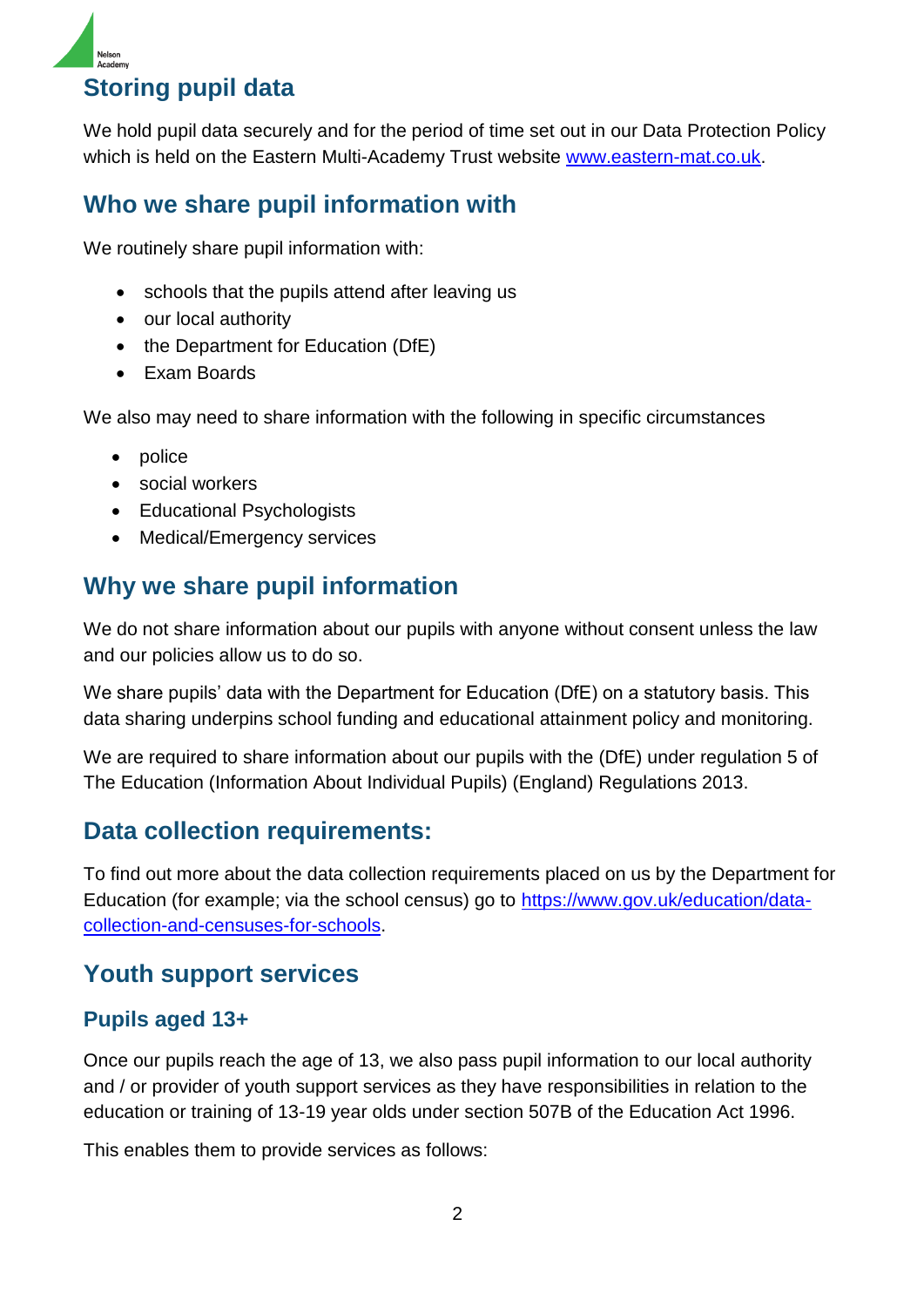

- youth support services
- careers advisers

A parent or guardian can request that **only** their child's name, address and date of birth is passed to their local authority or provider of youth support services by informing us. This right is transferred to the child / pupil once he/she reaches the age 16.

#### **Pupils aged 16+**

We will also share certain information about pupils aged 16+ with our local authority and / or provider of youth support services as they have responsibilities in relation to the education or training of 13-19 year olds under section 507B of the Education Act 1996.

This enables them to provide services as follows:

- post-16 education and training providers
- youth support services
- careers advisers

For more information about services for young people, please visit our local authority website.

#### **The National Pupil Database (NPD)**

The NPD is owned and managed by the Department for Education and contains information about pupils in schools in England. It provides invaluable evidence on educational performance to inform independent research, as well as studies commissioned by the Department. It is held in electronic format for statistical purposes. This information is securely collected from a range of sources including schools, local authorities and awarding bodies.

We are required by law, to provide information about our pupils to the DfE as part of statutory data collections such as the school census and early years' census. Some of this information is then stored in the NPD. The law that allows this is the Education (Information About Individual Pupils) (England) Regulations 2013.

To find out more about the NPD, go to

[https://www.gov.uk/government/publications/national-pupil-database-user-guide-and](https://www.gov.uk/government/publications/national-pupil-database-user-guide-and-supporting-information)[supporting-information.](https://www.gov.uk/government/publications/national-pupil-database-user-guide-and-supporting-information)

The department may share information about our pupils from the NPD with third parties who promote the education or well-being of children in England by:

- conducting research or analysis
- producing statistics
- providing information, advice or guidance

The Department has robust processes in place to ensure the confidentiality of our data is maintained and there are stringent controls in place regarding access and use of the data.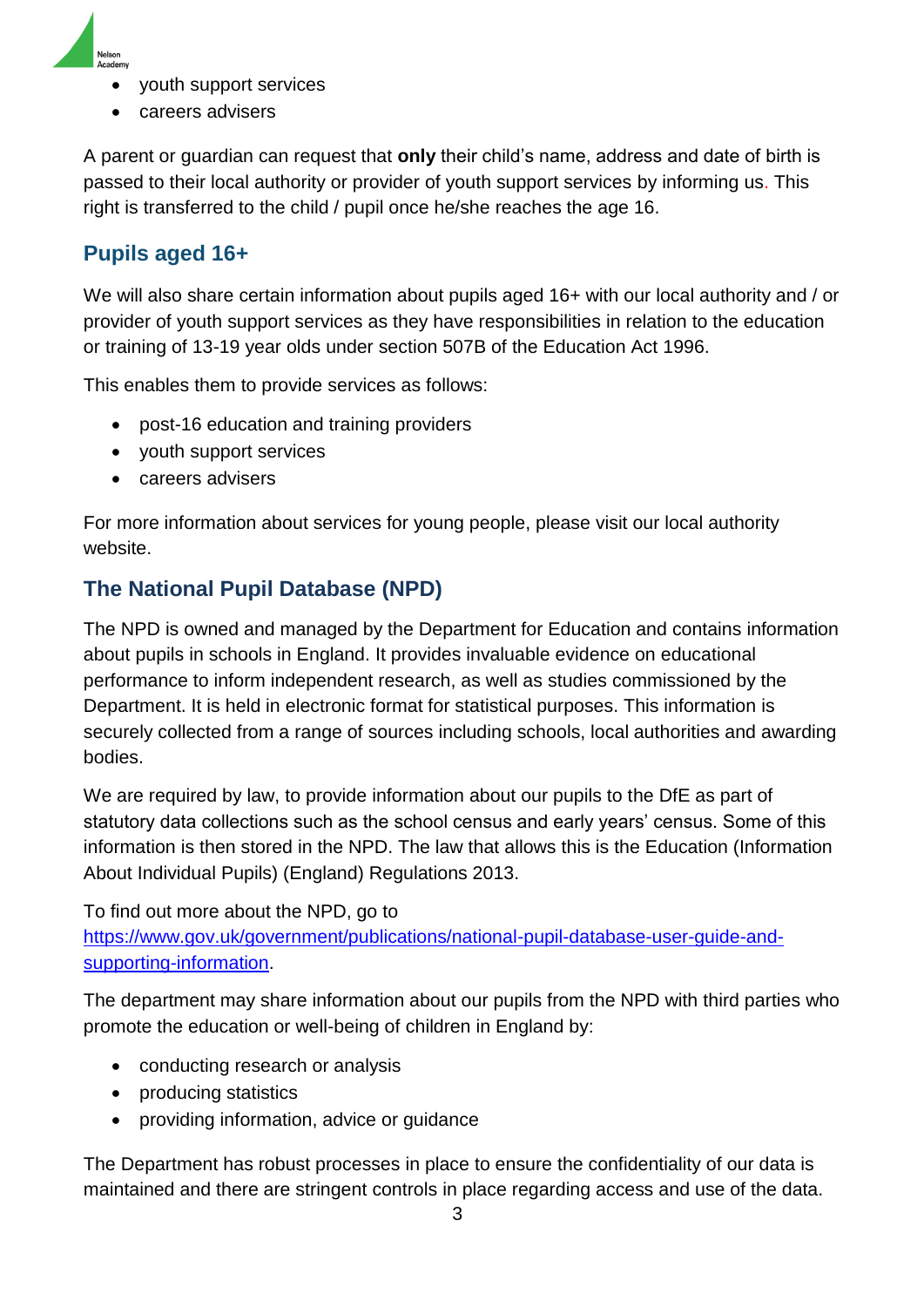

Decisions on whether DfE releases data to third parties are subject to a strict approval process and based on a detailed assessment of:

- who is requesting the data
- the purpose for which it is required
- the level and sensitivity of data requested: and
- the arrangements in place to store and handle the data

To be granted access to pupil information, organisations must comply with strict terms and conditions covering the confidentiality and handling of the data, security arrangements and retention and use of the data.

For more information about the department's data sharing process, please visit: <https://www.gov.uk/data-protection-how-we-collect-and-share-research-data>

For information about which organisations the department has provided pupil information, (and for which project), please visit the following website: <https://www.gov.uk/government/publications/national-pupil-database-requests-received>

To contact DfE:<https://www.gov.uk/contact-dfe>

# **Requesting access to your personal data**

Under data protection legislation, parents and pupils have the right to request access to information about them that we hold. To make a request for your personal information, or be given access to your child's educational record, contact the

Principal – Mrs Sarah Wilson

Nelson Academy, Nursery Road, Downham Market, Norfolk, PE38 9PF

You also have the right to:

- object to processing of personal data that is likely to cause, or is causing, damage or distress
- prevent processing for the purpose of direct marketing
- object to decisions being taken by automated means
- in certain circumstances, have inaccurate personal data rectified, blocked, erased or destroyed; and
- claim compensation for damages caused by a breach of the Data Protection regulations

If you have a concern about the way we are collecting or using your personal data, we request that you raise your concern with us in the first instance. Alternatively, you can contact the Information Commissioner's Office at<https://ico.org.uk/concerns/>